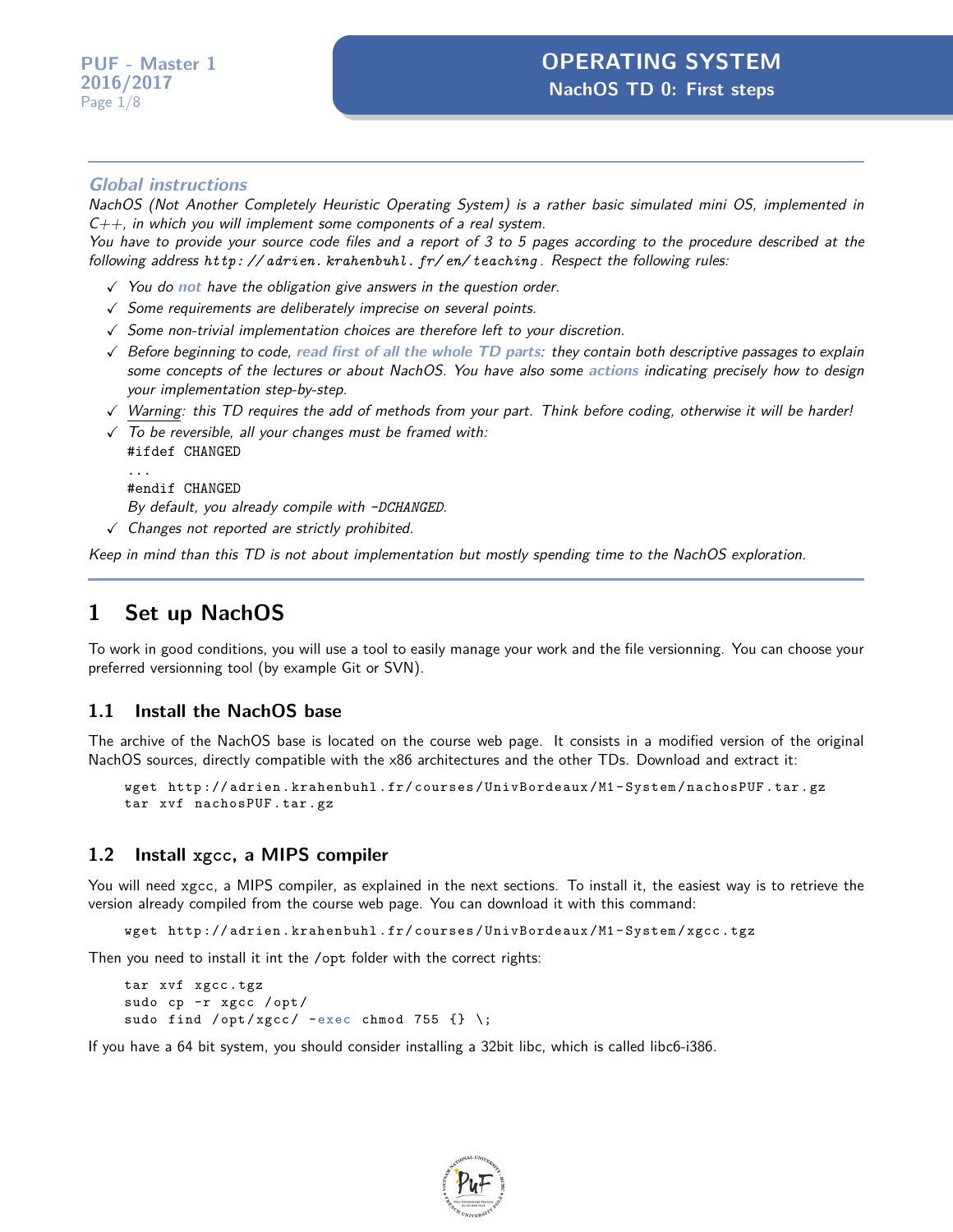## **1.3 NachOS tests**

Move to the nachosPUF/code folder in the copy you have just extracted, and build NachOS:

cd nachosPUF / code make clean # To get back into a standard state (be cautious !) make # To generate the dependency files and start

Normally, everything must be ok and you just have to run the tests. We will discuss about the meaning of these tests later, do not worry. It is just to see if everything is in order.

| Test 1: | cd threads | Test $2:$ | cd /userprog             |
|---------|------------|-----------|--------------------------|
|         | ./nachos   |           | $./nachos -x$ /test/halt |

If the execution outputs doesn't contain suspicious indications, all is ready to start the NachOS exploration.

# **2 Source code reading**

Important: Before starting this chapter, read the annexes concerning the tools for code reading.

## **2.1 Simulation principles**

In a real mono-processor system, there are at least two methods of processor utilization:

- $\checkmark$  the user mode, in which are executed the instructions of a user program
- X the **kernel mode**, in which are organized various required system tasks: communication with peripheral devices, resource management for memory and processors, . . .

In fact, the system alternates executions of kernel and user modes in the same way on a processor, as illustrated below:



In the case of the NachOS simulator, the operating is different: you must absolutely distinguish what is simulated from what is really executed. Compiled in x86 assembler, the NachOS system is running on the real processor of your computer. On the other hand, the NachOS user-level programs are compiled for a MIPS processor (another processor architecture than x86) and executed by a MIPS processor simulator. This MIPS processor simulator is a program like any other of your computer: it is therefore executed on the real processor of your computer.

The nachos program is an executable like the others on your real computer which has from time to time the real processor to execute instructions in kernel mode or in user mode, as the MIPS processor simulator. All this is summarized in the following diagram:

Give an example source file of a MIPS user program, and an example source file of the NachOS kernel. What is the programming language used each time?

To distinguish them quickly, the process memory (address space) in which NachOS is executed will be called the **real memory**, and the simulated memory associated with the simulated MIPS processor will be called the **MIPS memory**. There will be the same for the **real processor** and the **MIPS processor** that is simulated.

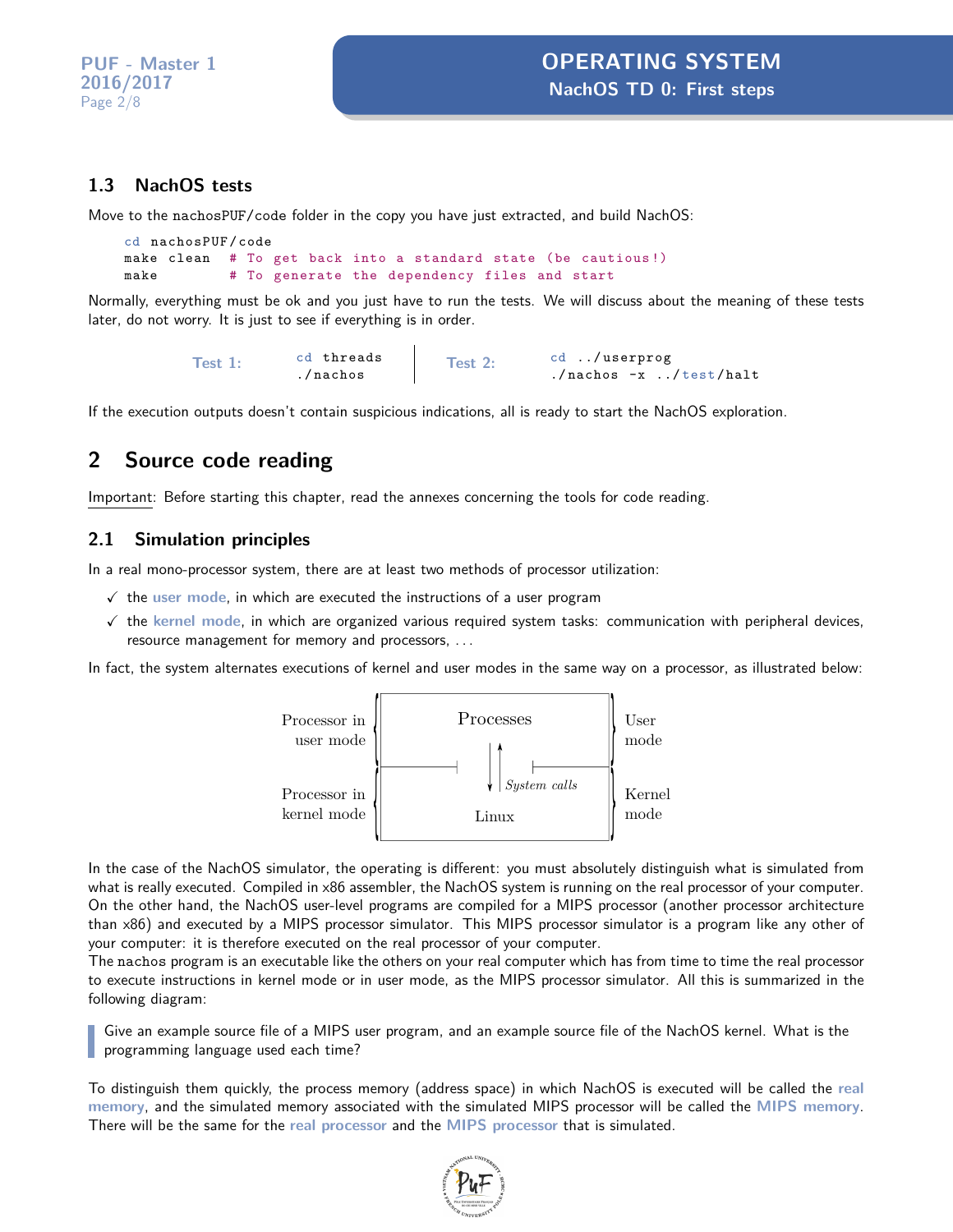

To link this general discussion to the NachOS implementation, read the source code associated to this command:

```
cd userprog /
./ nachos -x ../ test / halt
```
nachos having been compiled with the only flag *USER*\_*P ROGRAM*, the behavior of this command is to initialize the NachOS system and run the MIPS user program halt that requires the system shutdown.

## **2.2 System initialization**

Like any process, the nachos executable has a **real memory** subdivided into code, heap and stack areas. The entry point of thCODE is the main function of the file threads/main.cc.

The first objective of this section is to observe how an usual executable "transforms" itself into an OS on which it exists a single thread kernel.

The second objective (which is more tricky) is to distinguish what corresponds to a real execution in kernel mode from what corresponds to a hardware simulation (MIPS processor, hard disk ...).

### **Simulator allocation**



NachOS process in the real memory.

The above diagram shows the resources of the NachOS process and the system elements, initialized at the end of the function Initialize(). Previously, they are created by the  $C_{++}$  operator new which is "similar" to malloc in C.

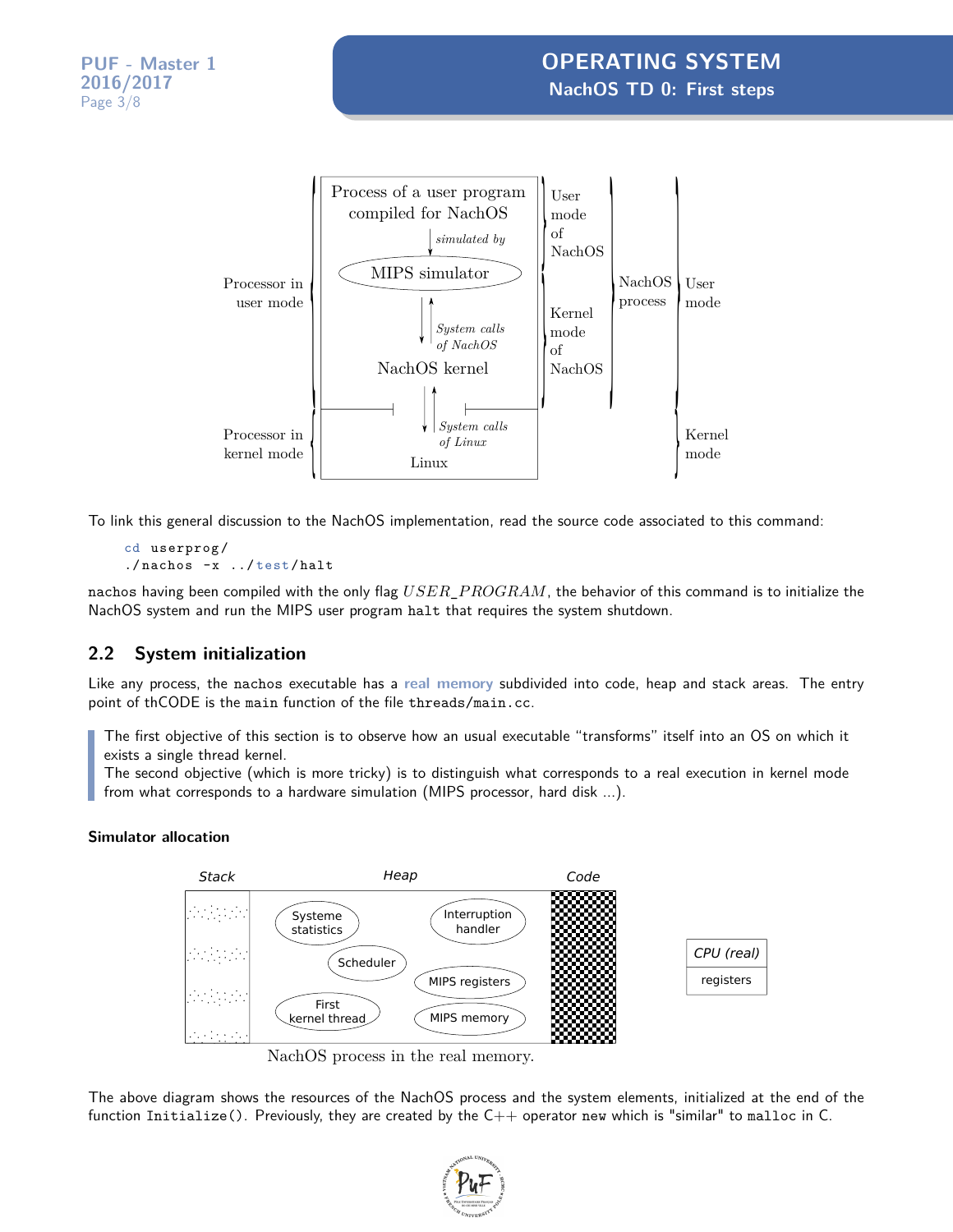Specify in the above schema the names of the  $C++$  classes that define these elements. Specify if these elements belong to the kernel mode or the hardware simulation.

Notes: During the next NachOS TDs, you will not have to modify the files concerning the hardware simulation: this is a course about systems, not architecture. It is possible to buy memory module at a very competitive price by increasing the NumPhysPages macro.

### **The first kernel thread**

We focusing on the first kernel thread. We advise you to read the files threads/thread.h and threads/thread.cc.

How is this first kernel thread created? Where does its stack and its registers come from? What is the (future) role of the data structure allocated by the instruction:

currentThread = new Thread ("main");

Why is it necessary to call the Start method for the next kernel threads?

## **2.3 User program execution**

### **MIPS Processor**

Locate the MIPS processor allocation in the code of the Initialize() function and read the initialization code for this object to answer the following questions:

How are the registers of this processor initialized? What variable is MIPS memory? Return to the main() function and verify that the StartProcess() function is called with the name of the ../test/halt file.

Scroll through the code of the StartProcess() function to recognize:

- $\checkmark$  the loading of the program into memory (simulated or real?),
- $\checkmark$  the initialization of the registers of MIPS processor
- $\checkmark$  the launching of the execution of the MIPS processor by the Machine:: Run() function.

Read the code of the Machine::Run function and locate the function that executes a MIPS instruction.

What is the name of the exception thrown when an addition (assembly instruction OP\_ADD) overflows? Observe the end of this function: which is the register containing the program counter?

### **System call Halt**

Once in the Machine::Run function, the simulation of a user program can only be interrupted by two ways: (1) if an interruption is triggered (see the Interrupt::OneTick() function) or (2) if the user program makes a system call.

Observe the end of the Halt() system call, at the end of the program ../test/halt.c. The assembler instruction encoding a system call in OneInstruction() is OP\_SYSCALL.

Observe the processing of this instruction, in particular the moment when the system attempts to tackle the problem and the passage of the system call number (here SC\_Halt) through a register (which?) of the MIPS processor. Follow the code until the execution of the CleanUp() function, whose role is to deallocate the whole simulator.

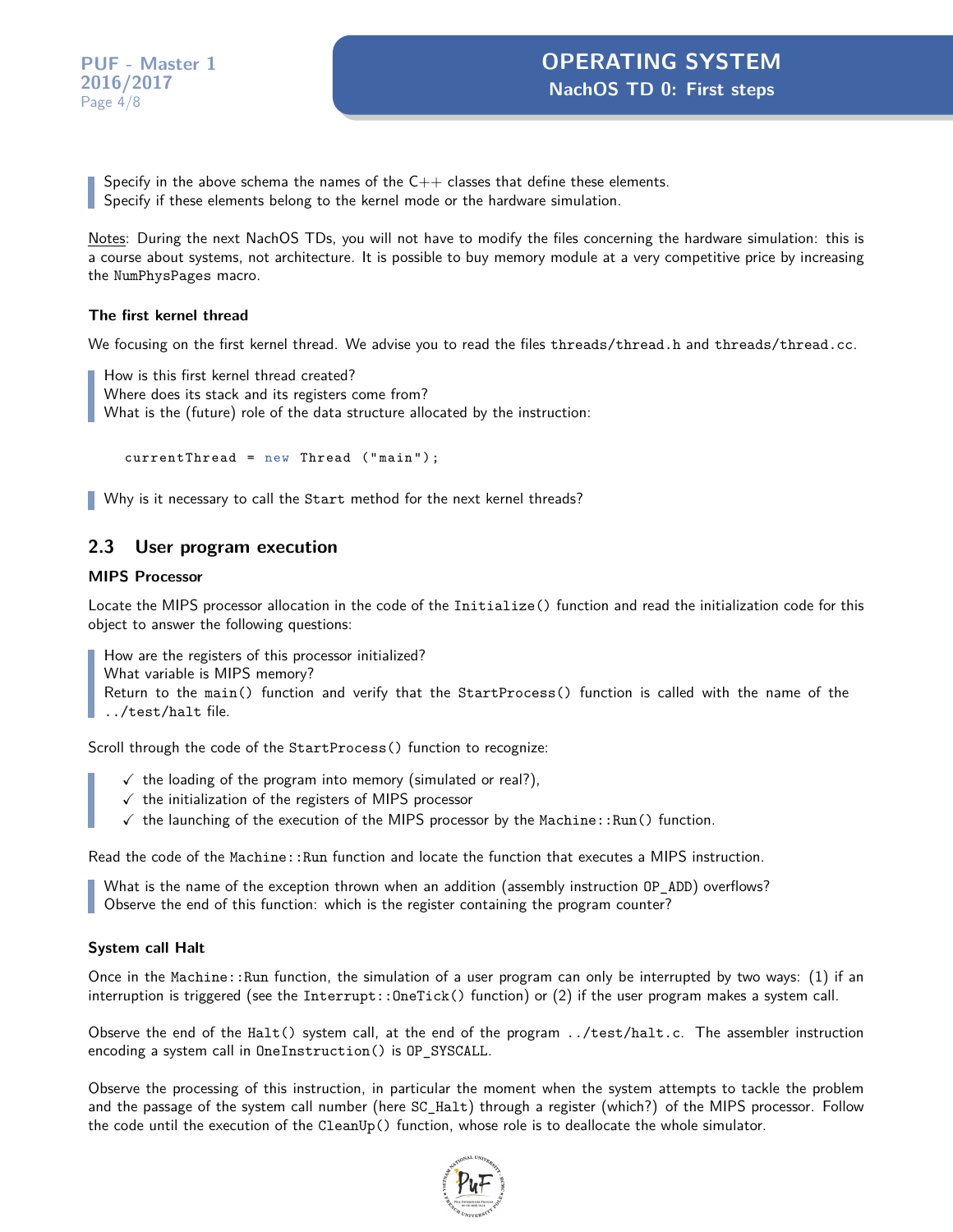## **3 Running NachOS step-by-step**

In case of a bug, you will always be able to follow the execution of NachOS, using a debugger such as gdb. By default, NachOS is compiled with the -g option (see the Makefile). We may prefer a more graphical debugger, that could be  $gdb -tui, ddd, tdb, \ldots$ ...

Go back to the threads directory and start NachOS in the gdb debugger. Use the –args option in gdb, in order to pass options defined after nachos to NachOS, not to gdb.

```
gdb -- args ./ nachos
[...]
(gdb) break main
Breakpoint 1 at 0x804d6fa: file main.cc, line 84.
(gdb) run
Starting program: nachos
[...]
Breakpoint 1, main (argc=1, argv=0x8046db0) at main.cc:84
84 DEBUG ('t', "Entering main");
(gdb)
```
You can progress with these commands:

| s atomic step                                     | <b>c</b> continue until the next breakpoint      |
|---------------------------------------------------|--------------------------------------------------|
| <b>n</b> next instruction in the current function | $r$ (run), (re)-start the program execution      |
| <b>b</b> define a breakpoint                      | $\mathbf p$ (print), display the variable values |

Try for example:

```
(gdb) break ThreadTest
[...]
(gdb) cont
[...]
```
This places a breakpoint on the ThreadTest function, then tells NachOS to continue the execution until it reaches a breakpoint. Notes that to set a breakpoint on a class method, you have to specify the name of the class, for example: break Thread::Start.

You can also specify a specific line, with for example break main.cc:100. If a NachOS execution ends by an assertion error, run it in gdb to find out where is the problem and see the call stack. Try for example to add ASSERT(FALSE); at the beginning of SimpleThread. You can observe this behavior:

```
$ ./ nachos
Assertion failed: line 30, file "threadtest.cc"
zsh: abort ./nachos
```
Then, you can run the following commands:

```
$ gdb -- args ./ nachos
[...]
(gdb) run
Starting program : / home / samy / enseignement / SE / nachos / code / threads / nachos
Assertion failed: line 30, file "threadtest.cc"
Program received signal SIGABRT , Aborted .
[...]
(gdb) backtrace
#0 0x00007ffff730d165 in *__GI_raise (sig=<value optimized out>)
```
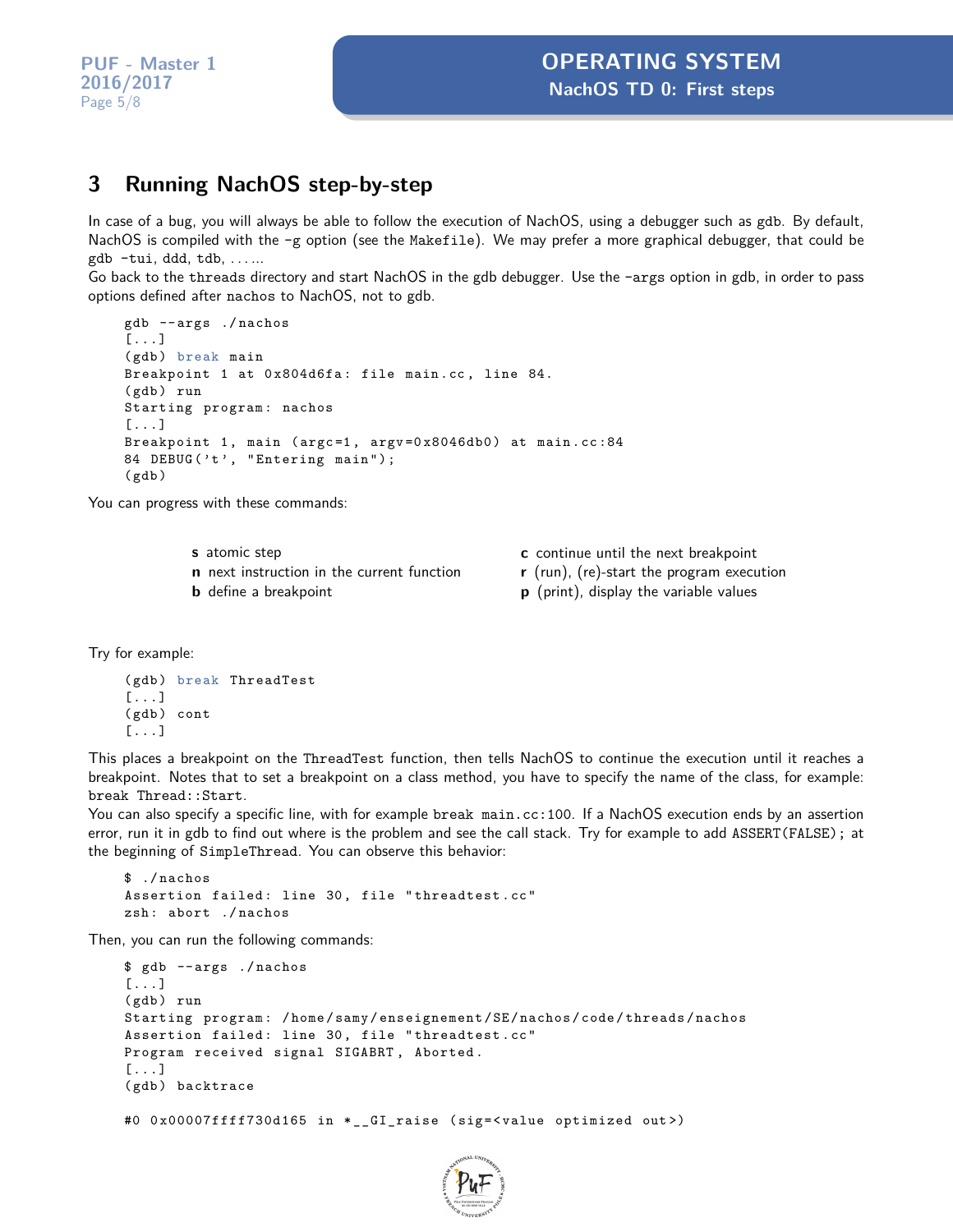```
at ../ nptl / sysdeps / unix / sysv / linux / raise . c :64
#1 0x00007ffff730ff70 in *__GI_abort () at abort.c:92
#2 0 x0000000000404697 in Abort () at ../ machine / sysdep . cc :432
#3 0x000000000004032ee in SimpleThread (arg=0x0) at threadtest.cc:30
#4 0 x00000000004033ae in ThreadTest () at threadtest . cc :53
#5 0 x0000000000401203 in main ( argc =1 , argv =0 x7fffffffdad8 ) at main . cc :104
```
You see here that it is a direct call in ThreadTest that implied the drop, not the created thread. Use Frame 3 to go back to the SimpleThread backtrace. Note that you can use p to display variables. You can also use up and down to go back up and down in the call stack.

Remove the ASSERT instruction and run SimpleThread() step-by-step. Use display num: gdb shows the evolution of the variable num.

What happens when you press n (next) when gdb is ready to execute the yield method?

Use watch currentThread and restart the program. The execution stops every time the currentThread variable changes, so you know who changes it. For each gdb command, you can use help the\_command to have a summary.

## **4 Running NachOS in valgrind**

It will probably happen that you make a mistake implying an overflow of allocated (or non allocated) spaces. You will get a segmentation fault during a call to malloc. In this case, use valgrind:

valgrind ./ nachos

It will show you something like:

```
==7104== Invalid write of size 1
==7104== at 0 x400511 : main ( test . c :4)
==7104== Address 0 x517a04a is 0 bytes after a block of size 10 alloc 'd
==7104== at 0 x4C221A7 : malloc ( vg_replace_malloc . c :195)
==7104== by 0 \times 400504: main (test.c:3)
```
Here, you are out of the table: you wrote just after its end. It can also show you something like this:

```
==7310== Invalid read of size 1
==7310== at 0 x4005BA : main ( test . c :5)
==7310== Address 0 x517a045 is 5 bytes inside a block of size 10 free 'd
==7310== at 0 x4C21DBC : free ( vg_replace_malloc . c :325)
==7310== by 0 x4005B1 : main ( test . c :4)
```
Here, you access to a table that has been released.

## **5 Using the NachOS System**

### **5.1 Observation of a user program execution**

Move under the test folder, and watch the halt.c program. Use make halt to compile it. Then go to userprog and run it:

./ nachos -x ../ test / halt

User programs are written in C then compiled into MIPS binaries that are loaded and executed by the NachOS machine, instruction by instruction.

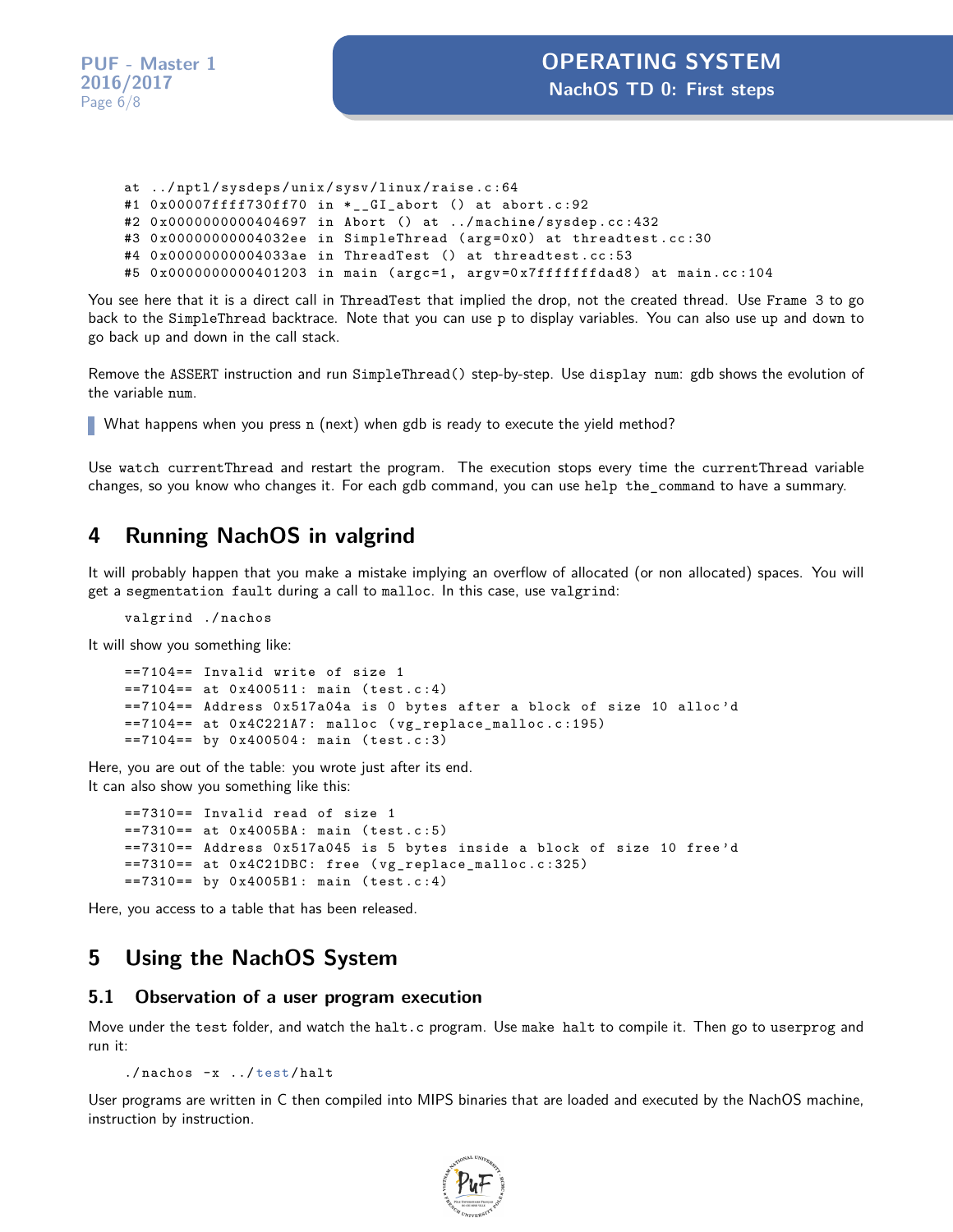#### **Tracing to understand**

Try to trace the execution of the halt program:

 $./nachos -d m -x$  ../test/halt

Moreover, you can run the MIPS simulator step-by-step:

 $./nachos -s -d m -x$  ../test/halt

Modify the program halt.c to introduce some calculation, for example by doing some operations on a global integer variable (to prevent that gcc realizes that it is a fake computing and optimizes it). Trace step-by-step to see that the behavior change. Do not forget that in this MIPS world, you only have access to C functions and the NachOS system calls. No library function (printf, . . . ) is available.

It is also possible to easily generate the assembly version of a MIPS program, for example with make halt.s. Now, run halt step-by-step, following the assembly code instructions! Locate the assembly code instructions encoding the computing and the call to the Halt function. The code of this function can be found in the file test/start.s which allows to make the link with the study of the end of the system call in the previous part.

Optional question: Why is the first MIPS instruction is executed at the tenth clock tick? (Put a breakpoint on the Interrupt::OneTick() function to locate this first call.)

### **5.2 Kernel thread observation**

We will test the NachOS system "alone", i.e. in self-test configuration. This test consists in starting two internal kernel threads displaying one line on the screen during 5 iterations. Go to the threads and run NachOS:

```
cd threads
./ nachos
```
What are the compilation options of this folder?

With these compilation options, NachOS launches the ThreadTest function of main.cc (take a look!), defined in threadtest.cc. Carefully examine its definition.

Nachos has debugging options. Try for example:

./ nachos -d + # this option means ''all possible options ' '

You can see the internal clock ticks, the thread switching, the interruption handling, ... This is due to the calls to DEBUG, similar to printf, activated only when the -d option is set. It is possible to display just a part of these debugging informations. Instead of **-d +**, you can specify:

| $-\mathtt{d}$ $\mathtt{t}$ for the kernel threads<br>-d a for the MIPS memory<br>−d m for the NachOS machine | $-d$ i for the interruptions<br>-d s for the system calls |
|--------------------------------------------------------------------------------------------------------------|-----------------------------------------------------------|
|--------------------------------------------------------------------------------------------------------------|-----------------------------------------------------------|

Some parts of NachOS (discs, . . . ) were not still manipulated until now. The corresponding flags will not display any additional messages.

Let's edit the file threadtest.cc, compile it, restart execution and watch carefully. Add the start of an second thread in the ThreadTest() function: